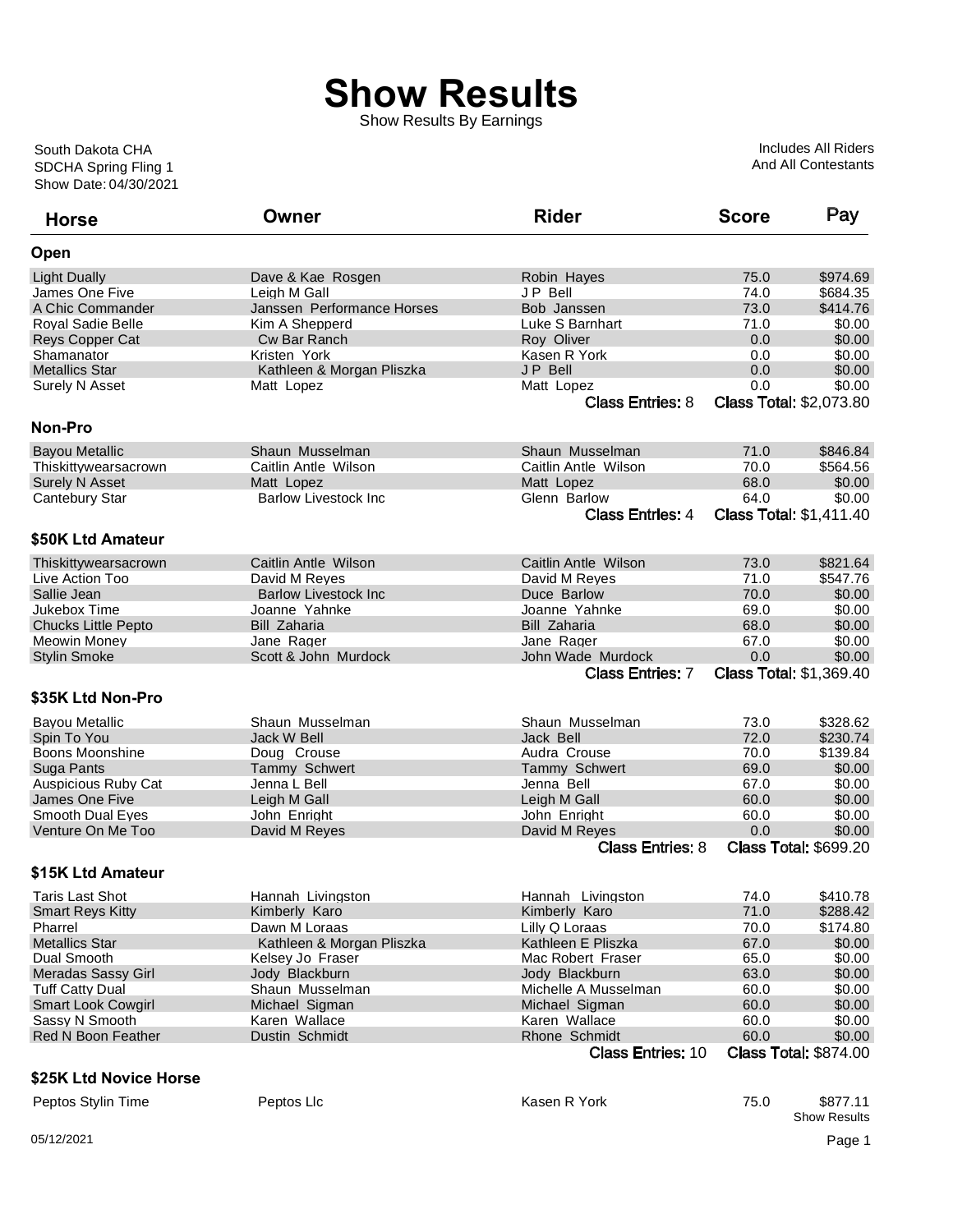| <b>Horse</b>               | Owner                      | <b>Rider</b>                                | <b>Score</b> | Pay                                      |
|----------------------------|----------------------------|---------------------------------------------|--------------|------------------------------------------|
| \$25K Ltd Novice Horse     |                            |                                             |              |                                          |
| Reys Copper Cat            | Cw Bar Ranch               | Roy Oliver                                  | 74.0         | \$615.85                                 |
| <b>Auspicious Ruby Cat</b> | Jenna L Bell               | <b>JP Bell</b>                              | 73.5         | \$373.24                                 |
| Stella Merada              | Gregory Ranches LLC        | Robin Hayes                                 | 73.0         | \$0.00                                   |
| A Chic Commander           | Janssen Performance Horses | Bob Janssen                                 | 72.0         | \$0.00                                   |
| Nrr Coles Dual Rey         | Gae Selting                | Keith B Marquart                            | 71.0         | \$0.00                                   |
| Fed Exx                    | Kathleen & Morgan Pliszka  | JP Bell                                     | 70.0         | \$0.00                                   |
| Athenitall                 | David C Hanson             | Justin Namken                               | 69.0         | \$0.00                                   |
| Keep It Metal              | <b>Matthew Essick</b>      | Luke S Barnhart                             | 68.0         | \$0.00                                   |
| Live Action Too            | David M Reyes              | Robin Hayes                                 | 0.0          | \$0.00                                   |
| <b>Freckles Fancy Kat</b>  | Lisa Hansen                | Michael L Hansen                            | 0.0          | \$0.00                                   |
|                            |                            | <b>Class Entries: 11</b>                    |              | <b>Class Total: \$1,866.20</b>           |
| \$5K Ltd Novice Horse      |                            |                                             |              |                                          |
| <b>Apollo Creed</b>        | <b>Rian Burkes</b>         | JP Bell                                     | 74.0         | \$895.52                                 |
| Powder Sugar Baby          | Margaret Anne Mehle        | Bob Janssen                                 | 73.5         | \$671.64                                 |
| <b>Shes Outta Grace</b>    | Cw Bar Ranch               | Roy Oliver                                  | 73.0         | \$447.76                                 |
| Sydney Rey                 | Alexis Von Gontard         | Justin Johnson                              | 72.0         | \$223.88                                 |
| Nrr Coles Dual Rey         | Gae Selting                | Keith B Marquart                            | 71.0         | \$0.00                                   |
| Cochise                    | Triangle T LLC             | Gordon Brav                                 | 70.0         | \$0.00                                   |
| <b>Sweet Sister Cat</b>    | Laurie R Mills             | Justin Johnson                              | 70.0         | \$0.00                                   |
| Looking Awesome            | Calvin Kobluk              | JP Bell                                     | 69.0         | \$0.00                                   |
| Pr Shiner San De           | Kirk Hall                  | Kirk Hall                                   | 68.0         | \$0.00                                   |
| Gingers Merada             | Wendy H Geary              | Robin Hayes                                 | 68.0         | \$0.00                                   |
|                            | Cw Bar Ranch               |                                             | 65.0         | \$0.00                                   |
| <b>Purrfect Surprise</b>   |                            | Roy Oliver                                  |              |                                          |
| Once In My Lyfetime        | Ann Heimbach               | Luke S Barnhart                             | 60.0         | \$0.00                                   |
| <b>High Time Cat</b>       | Robin Hayes                | Robin Hayes                                 | 60.0         | \$0.00                                   |
| Breyce for Impact          | Ashley Bradbury            | Luke S Barnhart<br><b>Class Entries: 14</b> | 0.0          | \$0.00<br><b>Class Total: \$2,238.80</b> |
| \$25K Novice Horse Non-Pro |                            |                                             |              |                                          |
| James One Five             | Leigh M Gall               | Leigh M Gall                                | 74.0         | \$760.37                                 |
| <b>Bayou Metallic</b>      | Shaun Musselman            | Shaun Musselman                             | 73.0         | \$533.87                                 |
| <b>Cd Sugarbritches</b>    | <b>Travis J Grover</b>     | Kate A Grover                               | 72.0         | \$323.56                                 |
| <b>Highbrow Hey Zeus</b>   | Joanne Yahnke              | Joanne Yahnke                               | 71.0         | \$0.00                                   |
| Boon A Litl More           | Mac Robert Fraser          | Cindy Fraser                                | 70.0         | \$0.00                                   |
| Fed Exx                    | Kathleen & Morgan Pliszka  | Morgan A Pliszka                            | 68.0         | \$0.00                                   |
| So Berry Berry Smart       | Duce Barlow                | Duce Barlow                                 | 67.0         | \$0.00                                   |
| Smoother Than U            | Thad W York                | Thad W York                                 | 63.0         | \$0.00                                   |
|                            | <b>Bill Zaharia</b>        | <b>Bill Zaharia</b>                         | 60.0         | \$0.00                                   |
| Rm Lightning Merada        |                            |                                             |              |                                          |
|                            |                            | <b>Class Entries: 9</b>                     |              | <b>Class Total: \$1,617.80</b>           |
| \$2,000 Ltd Rider          |                            |                                             |              |                                          |
| <b>Metallics Star</b>      | Kathleen & Morgan Pliszka  | Kathleen E Pliszka                          | 73.0         | \$419.52                                 |
| Fed Exx                    | Kathleen & Morgan Pliszka  | Morgan A Pliszka                            | 72.0         | \$349.60                                 |
| <b>Taris Last Shot</b>     | Hannah Livingston          | Hannah Livingston                           | 71.0         | \$279.68                                 |
| Sugar Hi                   | Anne Indreland             | Anne Indreland                              | 70.0         | \$209.76                                 |
| <b>Purdy Please</b>        | Taylor J Rives             | <b>Taylor J Rives</b>                       | 69.0         | \$139.84                                 |
| <b>Freckles Fancy Kat</b>  | Lisa Hansen                | Lisa Hansen                                 | 68.0         | \$0.00                                   |
| Sassy N Smooth             | Karen Wallace              | Karen Wallace                               | 67.0         | \$0.00                                   |
| <b>Meradas Sassy Girl</b>  | Jody Blackburn             | Jody Blackburn                              | 67.0         | \$0.00                                   |
| Satin Playgirl             | Holly Hoppe                | John T Robitaille                           | 66.0         | \$0.00                                   |
| Make Me Purr               | Susan B Meyer              | Sophia Meyer                                | 65.0         | \$0.00                                   |
| Venture On Me Too          | David M Reyes              | Chase Hall                                  | 60.0         | \$0.00                                   |
| <b>Dual Spinifex</b>       | Boyd Wrede                 | Ty A Wrede                                  | 60.0         | \$0.00                                   |
| Reys War Badger            | Deborah Bird               | Deborah Bird                                | 60.0         | \$0.00                                   |
| <b>Ssr Smooth Kitty</b>    | Macy Schiley               | Macy Schiley                                | 60.0         | \$0.00                                   |
| Unreysistable              | Kristen York               | JT Statter                                  | 60.0         | \$0.00                                   |
| <b>Tuff Catty Dual</b>     | Shaun Musselman            | Michelle A Musselman                        | 60.0         | \$0.00                                   |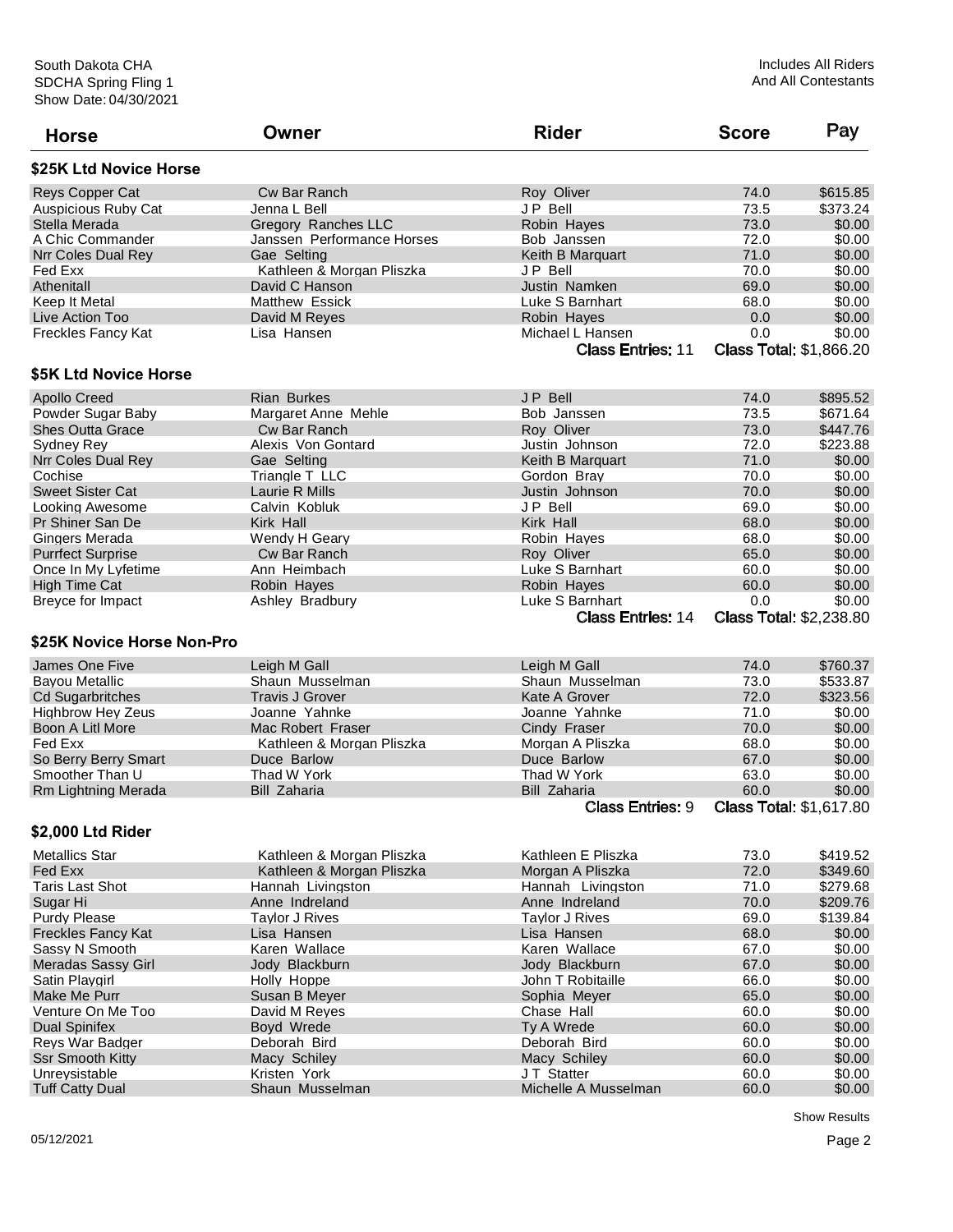|                            | Owner                  | <b>Rider</b>                              | <b>Score</b> | Pay      |
|----------------------------|------------------------|-------------------------------------------|--------------|----------|
| <b>Horse</b>               |                        |                                           |              |          |
| \$2,000 Ltd Rider          |                        |                                           |              |          |
|                            |                        | Class Entries: 16 Class Total: \$1,398.40 |              |          |
| \$5K Novice Horse Non-Pro  |                        |                                           |              |          |
| <b>Bet Shesa Smart Cat</b> | <b>Travis J Grover</b> | Kate A Grover                             | 74.0         | \$877.11 |
| <b>Tuff Catty Dual</b>     | Shaun Musselman        | Shaun Musselman                           | 73.0         | \$615.85 |
| - - -                      | .                      |                                           | -- -         | $\cdots$ |

| $.911$ $.941$         | ------------------------ | ----------------------   | .                              | $\mathsf{v}\mathsf{v}\mathsf{v}\mathsf{v}$ |
|-----------------------|--------------------------|--------------------------|--------------------------------|--------------------------------------------|
| Dakota Dunes          | Jack W Bell              | Jack Bell                | 72.5                           | \$373.24                                   |
| <b>Gingers Merada</b> | Wendy H Geary            | Wendy H Geary            | 72.0                           | \$0.00                                     |
| Playful Lil Baloo     | Scott & John Murdock     | John Wade Murdock        | 70.0                           | \$0.00                                     |
| Dualins Cat           | Jason & Susie Reed       | Jason Reed               | 69.0                           | \$0.00                                     |
| Nrr Coles Dual Rev    | Gae Selting              | Gae Selting              | 68.0                           | \$0.00                                     |
| Cochise               | Triangle T LLC           | Audra Crouse             | 68.0                           | \$0.00                                     |
| Make Me Purr          | Susan B Meyer            | Sophia Meyer             | 67.0                           | \$0.00                                     |
| Suga Pants            | Tammy Schwert            | Tammy Schwert            | 63.0                           | \$0.00                                     |
| Nrr Coles Poco Lena   | Kelsey Jo Fraser         | Kelsey Jo Fraser         | 60.0                           | \$0.00                                     |
|                       |                          | <b>Class Entries: 11</b> | <b>Class Total: \$1,866.20</b> |                                            |

#### **Senior World \$35K Ltd Non-Pro**

| Smooth Dual Eyes | John Enright | John Enright                          | 60.0 | \$10.00 |
|------------------|--------------|---------------------------------------|------|---------|
|                  |              | Class Entries: 1 Class Total: \$10.00 |      |         |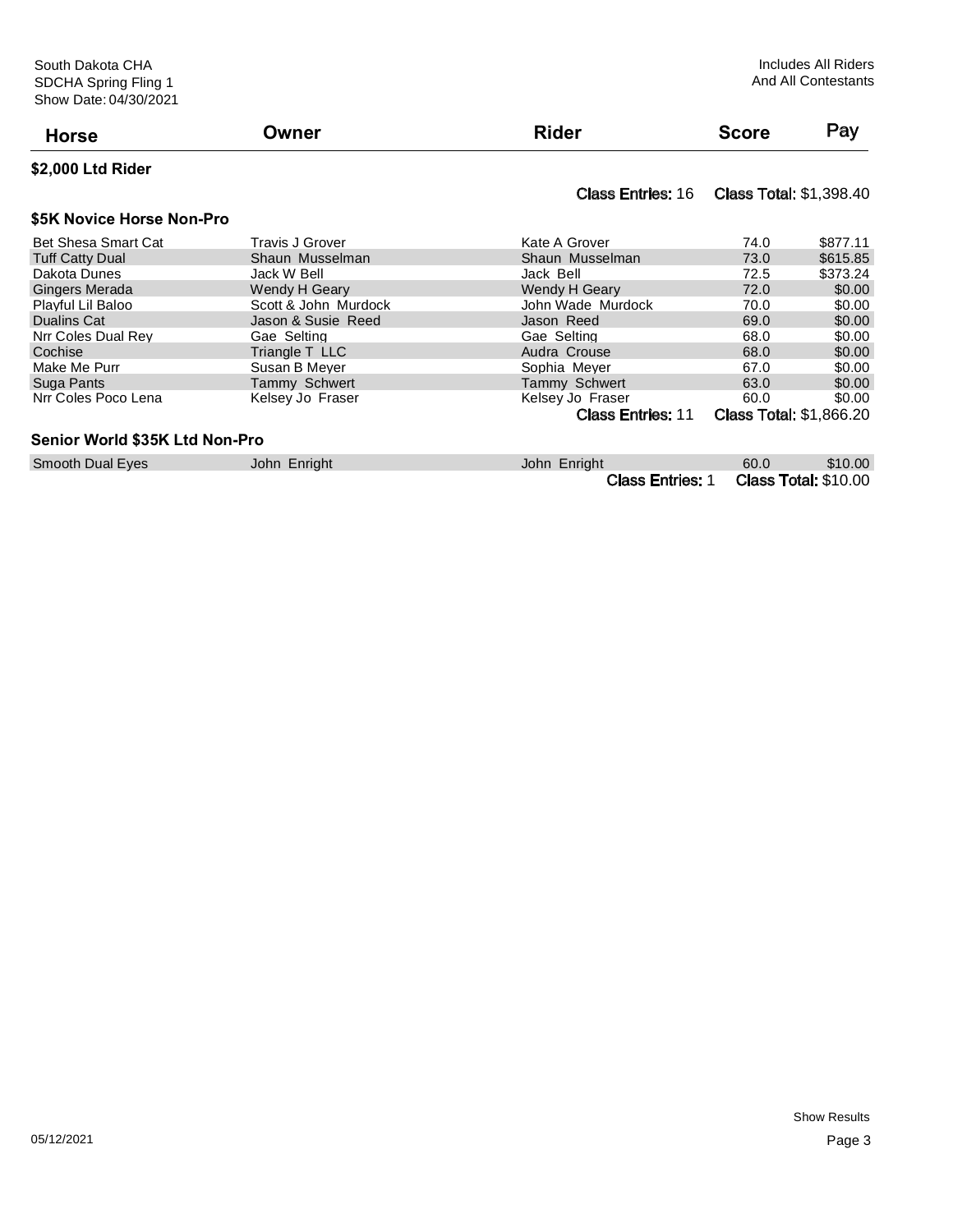Show Results By Earnings

Show Date: 05/01/2021 SDCHA Spring Fling 2 South Dakota CHA

Includes All Riders And All Contestants

| <b>Horse</b>               | Owner                        | <b>Rider</b>            | <b>Score</b> | Pay                            |
|----------------------------|------------------------------|-------------------------|--------------|--------------------------------|
| Open                       |                              |                         |              |                                |
| <b>Light Dually</b>        | Dave & Kae Rosgen            | Robin Hayes             | 74.0         | \$974.69                       |
| Powder Sugar Baby          | Margaret Anne Mehle          | Bob Janssen             | 73.0         | \$684.35                       |
| James One Five             | Leigh M Gall                 | <b>JP Bell</b>          | 72.0         | \$414.76                       |
| <b>Royal Sadie Belle</b>   | Kim A Shepperd               | Luke S Barnhart         | 70.0         | \$0.00                         |
| <b>Surely N Asset</b>      | Matt Lopez                   | Matt Lopez              | 67.0         | \$0.00                         |
| <b>Reys Copper Cat</b>     | Cw Bar Ranch                 | Roy Oliver              | 65.0         | \$0.00                         |
| Shamanator                 | Kristen York                 | Kasen R York            | 0.0          | \$0.00                         |
| Cats Spot                  | Kenny Ingalls                | Kenny Ingalls           | 0.0          | \$0.00                         |
|                            |                              | <b>Class Entries: 8</b> |              | <b>Class Total: \$2,073.80</b> |
| Non-Pro                    |                              |                         |              |                                |
| <b>Minty Sweet</b>         | Jocelynne Wolter             | Jocelynne Wolter        | 74.0         | \$1,045.56                     |
| Thiskittywearsacrown       | Caitlin Antle Wilson         | Caitlin Antle Wilson    | 73.0         | \$697.04                       |
| <b>Bayou Metallic</b>      | Shaun Musselman              | Shaun Musselman         | 72.0         | \$0.00                         |
| Cantebury Star             | <b>Barlow Livestock Inc.</b> | Glenn Barlow            | 71.0         | \$0.00                         |
| <b>Surely N Asset</b>      | Matt Lopez                   | Matt Lopez              | 70.0         | \$0.00                         |
| <b>Freddy Don</b>          | Kathleen Strain              | Kathleen Strain         | 69.0         | \$0.00                         |
|                            |                              | <b>Class Entries: 6</b> |              | <b>Class Total: \$1,742.60</b> |
| \$50K Ltd Amateur          |                              |                         |              |                                |
| Thiskittywearsacrown       | Caitlin Antle Wilson         | Caitlin Antle Wilson    | 73.0         | \$701.99                       |
| <b>Stylin Smoke</b>        | Scott & John Murdock         | John Wade Murdock       | 72.0         | \$492.89                       |
| Smoother Than U            | Thad W York                  | Thad W York             | 71.0         | \$298.72                       |
| Live Action Too            | David M Reyes                | David M Reyes           | 70.0         | \$0.00                         |
| <b>Chucks Little Pepto</b> | <b>Bill Zaharia</b>          | Bill Zaharia            | 70.0         | \$0.00                         |
| <b>Meowin Money</b>        | Jane Rager                   | Jane Rager              | 67.0         | \$0.00                         |
| Jukebox Time               | Joanne Yahnke                | Joanne Yahnke           | 60.0         | \$0.00                         |
| Little Pepper Time         | Mike Nehl                    | Mike Nehl               | 60.0         | \$0.00                         |
|                            |                              | <b>Class Entries: 8</b> |              | <b>Class Total: \$1,493.60</b> |
| \$35K Ltd Non-Pro          |                              |                         |              |                                |
|                            |                              |                         |              |                                |
| <b>Bayou Metallic</b>      | Shaun Musselman              | Shaun Musselman         | 75.0         | \$367.08                       |
| Spin To You                | Jack W Bell                  | Jack Bell               | 73.0         | \$244.72                       |
| James One Five             | Leigh M Gall                 | Leigh M Gall            | 71.0         | \$0.00                         |
| Smooth Dual Eyes           | John Enright                 | John Enright            | 63.0         | \$0.00                         |
| Venture On Me Too          | David M Reyes                | David M Reyes           | 60.0         | \$0.00                         |
| Boons Moonshine            | Doug Crouse                  | Audra Crouse            | 0.0          | \$0.00                         |
| Suga Pants                 | Tammy Schwert                | <b>Tammy Schwert</b>    | 0.0          | \$0.00                         |
|                            |                              | <b>Class Entries: 7</b> |              | <b>Class Total: \$611.80</b>   |
| \$15K Ltd Amateur          |                              |                         |              |                                |
| <b>Taris Last Shot</b>     | Hannah Livingston            | Hannah Livingston       | 75.0         | \$369.70                       |
| Dual Smooth                | Kelsey Jo Fraser             | Mac Robert Fraser       | 73.0         | \$259.58                       |
| <b>Smart Reys Kitty</b>    | Kimberly Karo                | Kimberly Karo           | 70.0         | \$157.32                       |
| <b>Meradas Sassy Girl</b>  | Jody Blackburn               | Jody Blackburn          | 69.0         | \$0.00                         |
| <b>Tuff Catty Dual</b>     | Shaun Musselman              | Michelle A Musselman    | 68.0         | \$0.00                         |
| Pharrel                    | Dawn M Loraas                | Lilly Q Loraas          | 68.0         | \$0.00                         |
| Smart Look Cowgirl         | Michael Sigman               | Michael Sigman          | 67.0         | \$0.00                         |
| <b>Metallics Star</b>      | Kathleen & Morgan Pliszka    | Kathleen E Pliszka      | 66.0         | \$0.00                         |
| Sassy N Smooth             | Karen Wallace                | Karen Wallace           | 64.0         | \$0.00                         |
|                            |                              | <b>Class Entries: 9</b> |              | <b>Class Total: \$786.60</b>   |

#### **\$25K Ltd Novice Horse**

Show Results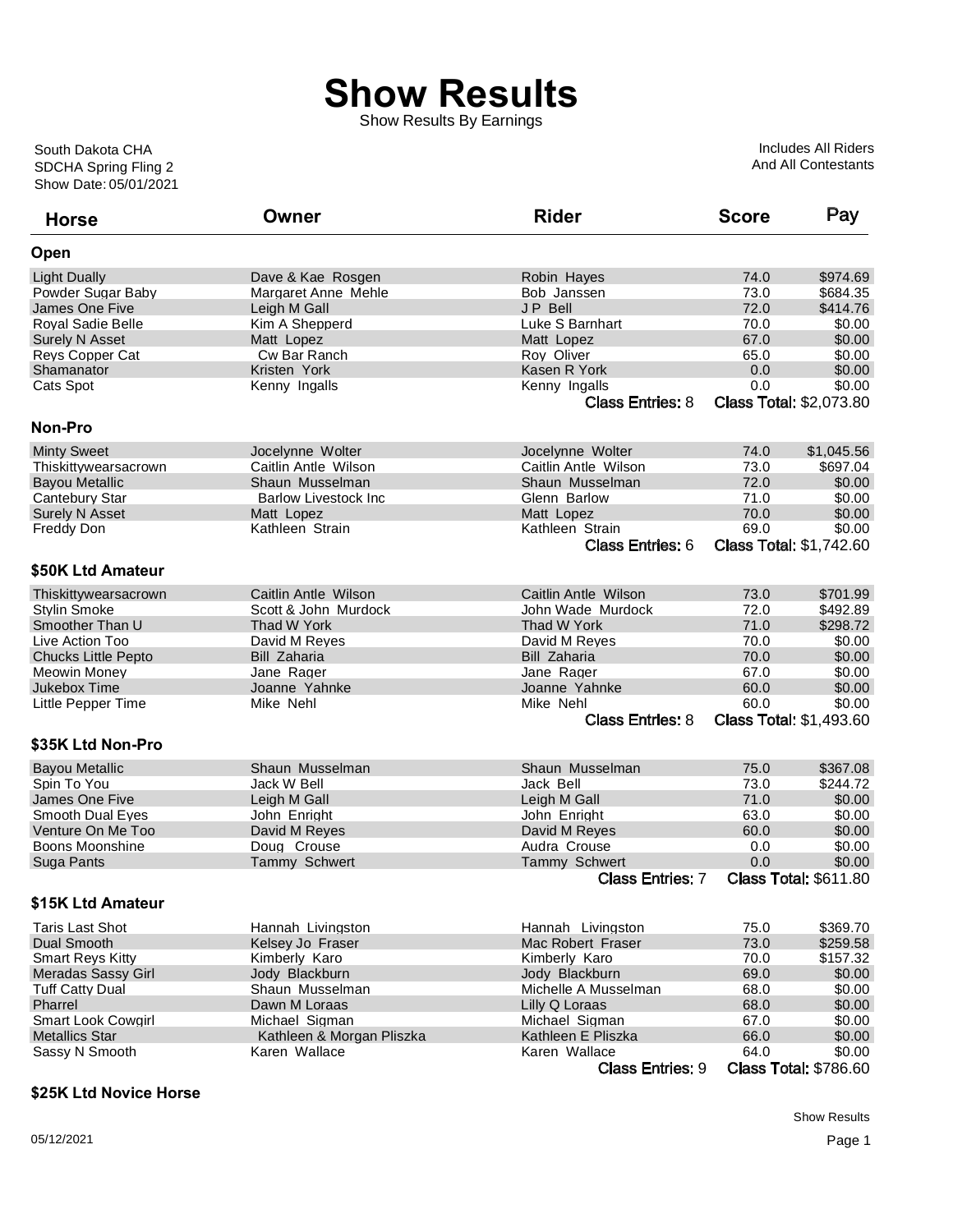| <b>Horse</b>               | Owner                      | <b>Rider</b>             | <b>Score</b>                   | Pay                            |
|----------------------------|----------------------------|--------------------------|--------------------------------|--------------------------------|
| \$25K Ltd Novice Horse     |                            |                          |                                |                                |
| Peptos Stylin Time         | Peptos Llc                 | Kasen R York             | 76.0                           | \$877.11                       |
| Smooth Sailing Cat         | Nancy Burkes               | JP Bell                  | 75.0                           | \$615.85                       |
| <b>Auspicious Ruby Cat</b> | Jenna L Bell               | JP Bell                  | 74.0                           | \$373.24                       |
| Stella Merada              | Gregory Ranches LLC        | Robin Hayes              | 73.0                           | \$0.00                         |
| A Chic Commander           | Janssen Performance Horses | Bob Janssen              | 72.5                           | \$0.00                         |
| <b>Revs Copper Cat</b>     | Cw Bar Ranch               | Roy Oliver               | 72.0                           | \$0.00                         |
| Cats Spot                  | Kenny Ingalls              | Kenny Ingalls            | 71.0                           | \$0.00                         |
| Keep It Metal              | Matthew Essick             | Luke S Barnhart          | 68.0                           | \$0.00                         |
| Athenitall                 | David C Hanson             | Justin Namken            | 60.0                           | \$0.00                         |
| <b>Stylin Smoke</b>        | Scott & John Murdock       | Robin Hayes              | 0.0                            | \$0.00                         |
| Nrr Coles Dual Rey         | Gae Selting                | Keith B Marquart         | 0.0                            | \$0.00                         |
|                            |                            | <b>Class Entries: 11</b> |                                | <b>Class Total: \$1,866.20</b> |
| \$5K Ltd Novice Horse      |                            |                          |                                |                                |
|                            |                            |                          |                                |                                |
| Powder Sugar Baby          | Margaret Anne Mehle        | Bob Janssen              | 74.0                           | \$895.52                       |
| <b>Apollo Creed</b>        | <b>Rian Burkes</b>         | JP Bell                  | 73.0                           | \$671.64                       |
| Shesa Ruby Cat             | Gregory Ranches LLC        | Robin Hayes              | 72.0                           | \$447.76                       |
| Scootinboonsprincess       | Anne Inderland/s Tomlinson | Schyler Tomlinson        | 71.0                           | \$223.88                       |
| Nrr Coles Dual Rey         | Gae Selting                | Keith B Marguart         | 70.0                           | \$0.00                         |
| <b>Shes Outta Grace</b>    | Cw Bar Ranch               | Roy Oliver               | 69.0                           | \$0.00                         |
| <b>Sweet Sister Cat</b>    | Laurie R Mills             | Justin Johnson           | 67.0                           | \$0.00                         |
| Maiden China               | Brenda Kirk                | Kirk Hall                | 63.0                           | \$0.00                         |
| Breyce for Impact          | Ashley Bradbury            | Luke S Barnhart          | 60.0                           | \$0.00                         |
| Cochise                    | Triangle T LLC             | Gordon Bray              | 60.0                           | \$0.00                         |
| Pr Shiner San De           | Kirk Hall                  | Kirk Hall                | 60.0                           | \$0.00                         |
| Once In My Lyfetime        | Ann Heimbach               | Luke S Barnhart          | 60.0                           | \$0.00                         |
| Looking Awesome            | Calvin Kobluk              | JP Bell                  | 0.0                            | \$0.00                         |
| <b>Sydney Rey</b>          | Alexis Von Gontard         | Justin Johnson           | 0.0                            | \$0.00                         |
|                            |                            | <b>Class Entries: 14</b> | <b>Class Total: \$2,238.80</b> |                                |
| \$25K Novice Horse Non-Pro |                            |                          |                                |                                |
| <b>Bavou Metallic</b>      | Shaun Musselman            | Shaun Musselman          | 74.0                           | \$818.74                       |
| <b>Surely N Asset</b>      | Matt Lopez                 | Matt Lopez               | 73.0                           | \$574.86                       |
| Boon A Litl More           | Mac Robert Fraser          | Cindy Fraser             | 72.0                           | \$348.40                       |
| Fed Exx                    | Kathleen & Morgan Pliszka  | Morgan A Pliszka         | 71.0                           | \$0.00                         |
| <b>Highbrow Hey Zeus</b>   | Joanne Yahnke              | Joanne Yahnke            | 70.0                           | \$0.00                         |
| <b>Rey Zooms</b>           | Tom Holmes                 | Tom Holmes               | 68.0                           | \$0.00                         |
| Smartys Cassanova          | Kailee Webb                | Landry Haugen            | 68.0                           | \$0.00                         |
| <b>Cd Sugarbritches</b>    | <b>Travis J Grover</b>     | Kate A Grover            | 67.0                           | \$0.00                         |
| James One Five             | Leigh M Gall               | Leigh M Gall             | 0.0                            | \$0.00                         |
| <b>Squeaky Catt</b>        | Tom Holmes                 | Tom Holmes               | 0.0                            | \$0.00                         |
|                            |                            | <b>Class Entries: 10</b> | <b>Class Total: \$1,742.00</b> |                                |
| \$2,000 Ltd Rider          |                            |                          |                                |                                |
| <b>Taris Last Shot</b>     | Hannah Livingston          | Hannah Livingston        | 75.0                           | \$445.74                       |
| <b>Metallics Star</b>      | Kathleen & Morgan Pliszka  | Kathleen E Pliszka       | 73.0                           | \$371.45                       |
| Fed Exx                    | Kathleen & Morgan Pliszka  | Morgan A Pliszka         | 72.0                           | \$297.16                       |
| <b>Freckles Fancy Kat</b>  | Lisa Hansen                | Lisa Hansen              | 71.0                           | \$222.87                       |
| Sassy N Smooth             | Karen Wallace              | Karen Wallace            | 68.0                           | \$148.58                       |
| <b>Meradas Sassy Girl</b>  | Jody Blackburn             | Jody Blackburn           | 67.0                           | \$0.00                         |
| Sugar Hi                   | Anne Indreland             | Anne Indreland           | 64.0                           | \$0.00                         |
| <b>Tuff Catty Dual</b>     | Shaun Musselman            | Michelle A Musselman     | 60.0                           | \$0.00                         |
| Satin Playgirl             | Holly Hoppe                | John T Robitaille        | 60.0                           | \$0.00                         |
| Maiden China               | Brenda Kirk                | Parker Liske             | 60.0                           | \$0.00                         |
| Nrr Coles Dual Rey         | Gae Selting                | Gae Selting              | 60.0                           | \$0.00                         |
| Venture On Me Too          | David M Reyes              | Chase Hall               | 60.0                           | \$0.00                         |
| <b>Dual Spinifex</b>       | Boyd Wrede                 | Ty A Wrede               | 60.0                           | \$0.00                         |
| Unreysistable              | Kristen York               | JT Statter               | 60.0                           | \$0.00                         |
|                            |                            |                          |                                |                                |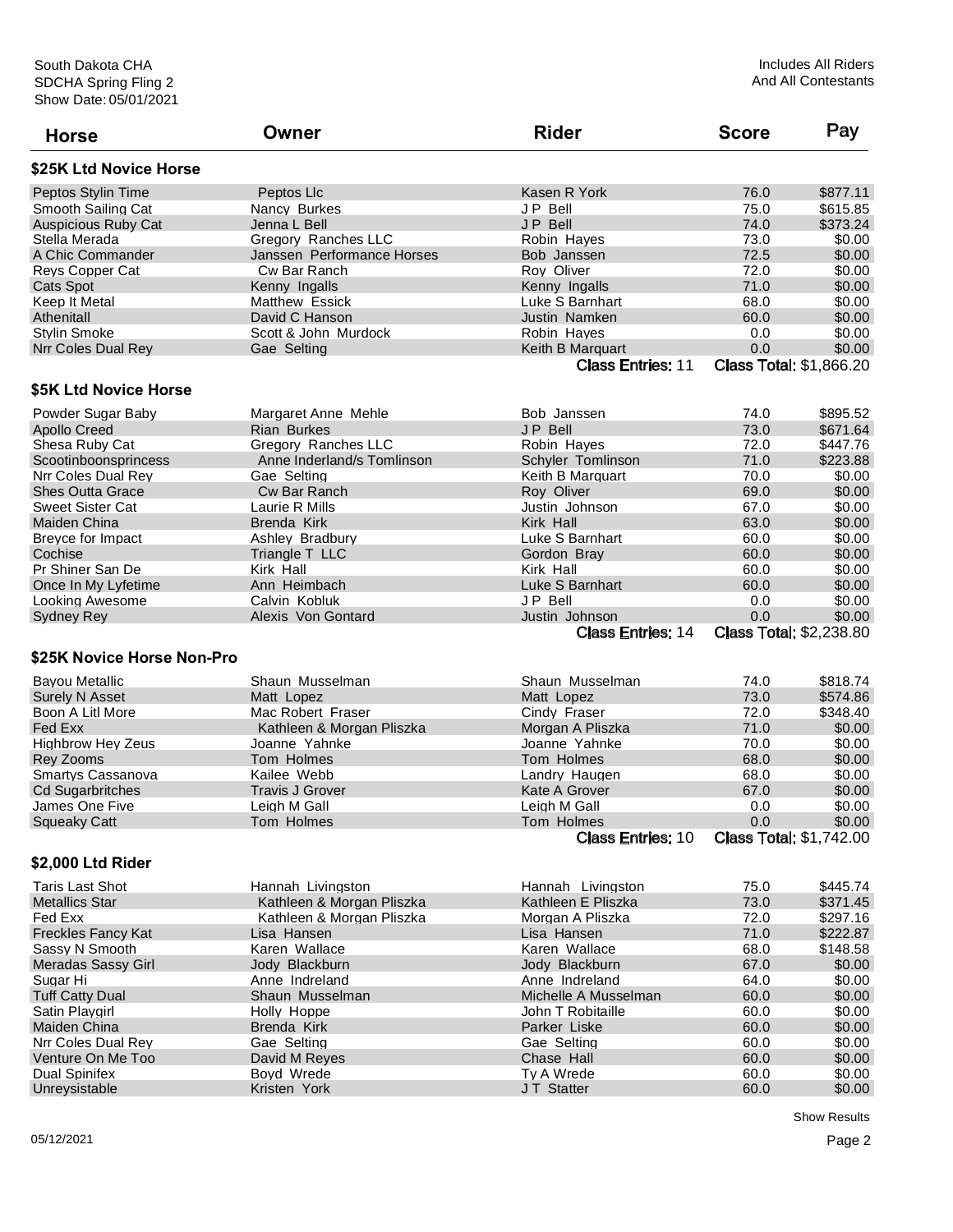| <b>Horse</b>                   | Owner                 | <b>Rider</b>             | <b>Score</b>                   | Pay                          |
|--------------------------------|-----------------------|--------------------------|--------------------------------|------------------------------|
| \$2,000 Ltd Rider              |                       |                          |                                |                              |
| <b>Purdy Please</b>            | <b>Taylor J Rives</b> | <b>Taylor J Rives</b>    | 60.0                           | \$0.00                       |
| <b>Make Me Purr</b>            | Susan B Meyer         | Sophia Meyer             | 0.0                            | \$0.00                       |
| Reys War Badger                | Deborah Bird          | Deborah Bird             | 0.0                            | \$0.00                       |
|                                |                       | <b>Class Entries: 17</b> | <b>Class Total: \$1,485.80</b> |                              |
| Youth                          |                       |                          |                                |                              |
| Dakota Dunes                   | Jack W Bell           | Jack Bell                | 74.0                           | \$86.48                      |
| Smooth Sailing Cat             | Nancy Burkes          | Jenna Bell               | 73.0                           | \$60.72                      |
| Pharrel                        | Dawn M Loraas         | Lilly Q Loraas           | 71.0                           | \$36.80                      |
| Pr Shiner San De               | Kirk Hall             | James W Hall             | 69.0                           | \$0.00                       |
| <b>Ssr Smooth Kitty</b>        | Macy Schiley          | Macy Schiley             | 67.0                           | \$0.00                       |
| Squeaky Catt                   | Tom Holmes            | <b>Tommie Holmes</b>     | 62.0                           | \$0.00                       |
| <b>Rey Zooms</b>               | Tom Holmes            | Trey Holmes              | 60.0                           | \$0.00                       |
| Boontango                      | Nancy Burkes          | Triniti Thibodeaux       | 60.0                           | \$0.00                       |
|                                |                       | <b>Class Entries: 8</b>  |                                | <b>Class Total: \$184.00</b> |
| \$5K Novice Horse Non-Pro      |                       |                          |                                |                              |
| Dakota Dunes                   | Jack W Bell           | Jack Bell                | 72.0                           | \$877.11                     |
| Gingers Merada                 | Wendy H Geary         | Wendy H Geary            | 71.5                           | \$615.85                     |
| Bet Shesa Smart Cat            | Travis J Grover       | Kate A Grover            | 71.0                           | \$186.62                     |
| Playful Lil Baloo              | Scott & John Murdock  | John Wade Murdock        | 71.0                           | \$186.62                     |
| Dualins Cat                    | Jason & Susie Reed    | Jason Reed               | 70.0                           | \$0.00                       |
| Cochise                        | Triangle T LLC        | Audra Crouse             | 70.0                           | \$0.00                       |
| <b>Tuff Catty Dual</b>         | Shaun Musselman       | Shaun Musselman          | 69.0                           | \$0.00                       |
| Nrr Coles Poco Lena            | Kelsey Jo Fraser      | Kelsey Jo Fraser         | 68.0                           | \$0.00                       |
| <b>Freddy Don</b>              | Kathleen Strain       | Kathleen Strain          | 68.0                           | \$0.00                       |
| Nrr Coles Dual Rey             | Gae Selting           | Gae Selting              | 67.0                           | \$0.00                       |
| Make Me Purr                   | Susan B Meyer         | Sophia Meyer             | 0.0                            | \$0.00                       |
|                                |                       | <b>Class Entries: 11</b> | <b>Class Total: \$1,866.20</b> |                              |
| Senior World \$35K Ltd Non-Pro |                       |                          |                                |                              |

Smooth Dual Eyes John Enright John Enright John Enright 63.0 \$10.00<br>Class Entries: 1 Class Total: \$10.00 Class Total: \$10.00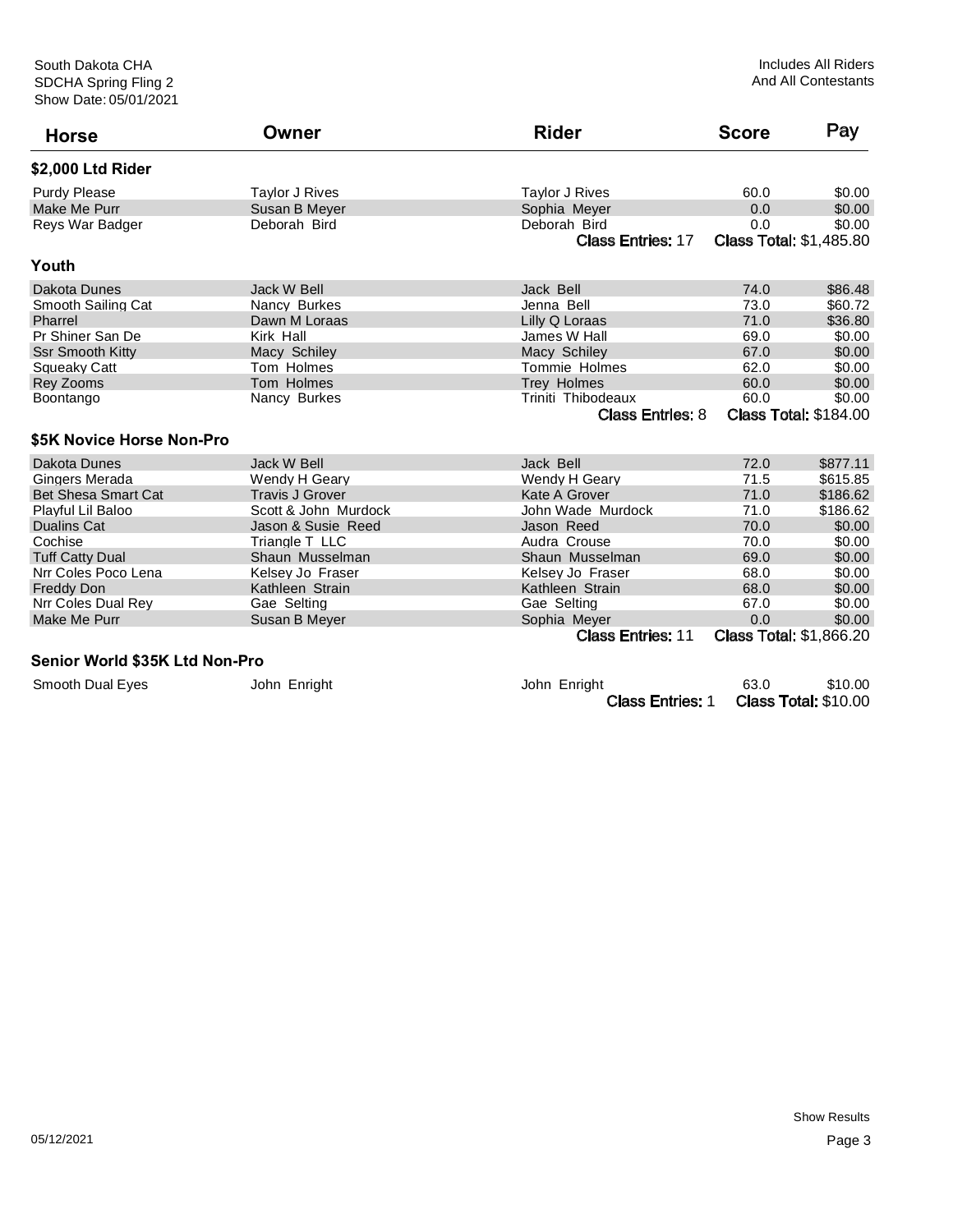Show Results By Earnings

Show Date: 05/02/2021 SDCHA Spring Fling 3 South Dakota CHA

Includes All Riders And All Contestants

| <b>Horse</b>                          | Owner                        | <b>Rider</b>                  | <b>Score</b> | Pay                            |
|---------------------------------------|------------------------------|-------------------------------|--------------|--------------------------------|
| Open                                  |                              |                               |              |                                |
| Shamanator                            | Kristen York                 | Kasen R York                  | 74.0         | \$1,144.92                     |
| <b>Auspicious Ruby Cat</b>            | Jenna L Bell                 | JP Bell                       | 72.0         | \$763.28                       |
| Royal Sadie Belle                     | Kim A Shepperd               | Luke S Barnhart               | 71.0         | \$0.00                         |
| James One Five                        | Leigh M Gall                 | JP Bell                       | 70.0         | \$0.00                         |
| Powder Sugar Baby                     | Margaret Anne Mehle          | Bob Janssen                   | 60.0         | \$0.00                         |
| Light Dually                          | Dave & Kae Rosgen            | Robin Hayes                   | 0.0          | \$0.00                         |
| <b>Surely N Asset</b>                 | Matt Lopez                   | Matt Lopez                    | 0.0          | \$0.00                         |
|                                       |                              | <b>Class Entries: 7</b>       |              | <b>Class Total: \$1,908.20</b> |
| <b>Non-Pro</b>                        |                              |                               |              |                                |
| Cantebury Star                        | <b>Barlow Livestock Inc</b>  | Glenn Barlow                  | 73.0         | \$1,045.56                     |
| Thiskittywearsacrown                  | Caitlin Antle Wilson         | Caitlin Antle Wilson          | 72.0         | \$697.04                       |
| <b>Minty Sweet</b>                    | Jocelynne Wolter             | Jocelynne Wolter              | 71.0         | \$0.00                         |
| <b>Surely N Asset</b>                 | Matt Lopez                   | Matt Lopez                    | 70.0         | \$0.00                         |
| Freddy Don                            | Kathleen Strain              | Kathleen Strain               | 69.0         | \$0.00                         |
| <b>Bayou Metallic</b>                 | Shaun Musselman              | Shaun Musselman               | 68.0         | \$0.00                         |
|                                       |                              | <b>Class Entries: 6</b>       |              | <b>Class Total: \$1,742.60</b> |
| \$50K Ltd Amateur                     |                              |                               |              |                                |
| Chucks Little Pepto                   | <b>Bill Zaharia</b>          | <b>Bill Zaharia</b>           | 73.0         | \$818.74                       |
| Gingers Merada                        | Wendy H Geary                | Wendy H Geary                 | 72.0         | \$574.86                       |
| Thiskittywearsacrown                  | Caitlin Antle Wilson         | Caitlin Antle Wilson          | 71.0         | \$348.40                       |
| <b>Stylin Smoke</b>                   | Scott & John Murdock         | John Wade Murdock             | 70.0         | \$0.00                         |
| <b>Squeaky Catt</b>                   | Tom Holmes                   | Casey T Holmes                | 69.0         | \$0.00                         |
| Smoother Than U                       | Thad W York                  | Thad W York                   | 68.0         | \$0.00                         |
| Live Action Too                       | David M Reyes                | David M Reyes                 | 66.0         | \$0.00                         |
| <b>Meowin Money</b>                   | Jane Rager                   | Jane Rager                    | 60.0         | \$0.00                         |
| Jukebox Time                          | Joanne Yahnke                | Joanne Yahnke                 | 60.0         | \$0.00                         |
|                                       | Mike Nehl                    | Mike Nehl                     | 0.0          | \$0.00                         |
| <b>Little Pepper Time</b>             |                              | <b>Class Entries: 10</b>      |              | <b>Class Total: \$1,742.00</b> |
| \$35K Ltd Non-Pro                     |                              |                               |              |                                |
|                                       | Jack W Bell                  | Jack Bell                     | 73.0         | \$314.64                       |
| Spin To You<br><b>Boons Moonshine</b> |                              |                               | 71.0         | \$209.76                       |
| Venture On Me Too                     | Doug Crouse                  | Audra Crouse<br>David M Reyes | 69.0         | \$0.00                         |
| James One Five                        | David M Reyes                |                               | 66.0         | \$0.00                         |
| Smooth Dual Eyes                      | Leigh M Gall<br>John Enright | Leigh M Gall<br>John Enright  | 60.0         | \$0.00                         |
|                                       | Shaun Musselman              | Shaun Musselman               | 0.0          | \$0.00                         |
| <b>Bayou Metallic</b>                 |                              | <b>Class Entries: 6</b>       |              | <b>Class Total: \$524.40</b>   |
| \$15K Ltd Amateur                     |                              |                               |              |                                |
|                                       |                              |                               |              |                                |
| Dual Smooth                           | Kelsey Jo Fraser             | Mac Robert Fraser             | 73.0         | \$410.78                       |
| <b>Smart Reys Kitty</b>               | Kimberly Karo                | Kimberly Karo                 | 72.0         | \$288.42                       |
| Sassy N Smooth                        | Karen Wallace                | Karen Wallace                 | 71.0         | \$174.80                       |
| <b>Metallics Star</b>                 | Kathleen & Morgan Pliszka    | Kathleen E Pliszka            | 70.0         | \$0.00                         |
| Pharrel                               | Dawn M Loraas                | Lilly Q Loraas                | 69.0         | \$0.00                         |
| <b>Tuff Catty Dual</b>                | Shaun Musselman              | Michelle A Musselman          | 68.0         | \$0.00                         |
| Meradas Sassy Girl                    | Jody Blackburn               | Jody Blackburn                | 66.0         | \$0.00                         |
| Make Me Purr                          | Susan B Meyer                | Sophia Meyer                  | 65.0         | \$0.00                         |
| Satin Playgirl                        | John T Robitaille            | John T Robitaille             | 60.0         | \$0.00                         |
| <b>Taris Last Shot</b>                | Hannah Livingston            | Hannah Livingston             | 0.0          | \$0.00                         |
|                                       |                              | <b>Class Entries: 10</b>      |              | <b>Class Total: \$874.00</b>   |

Show Results